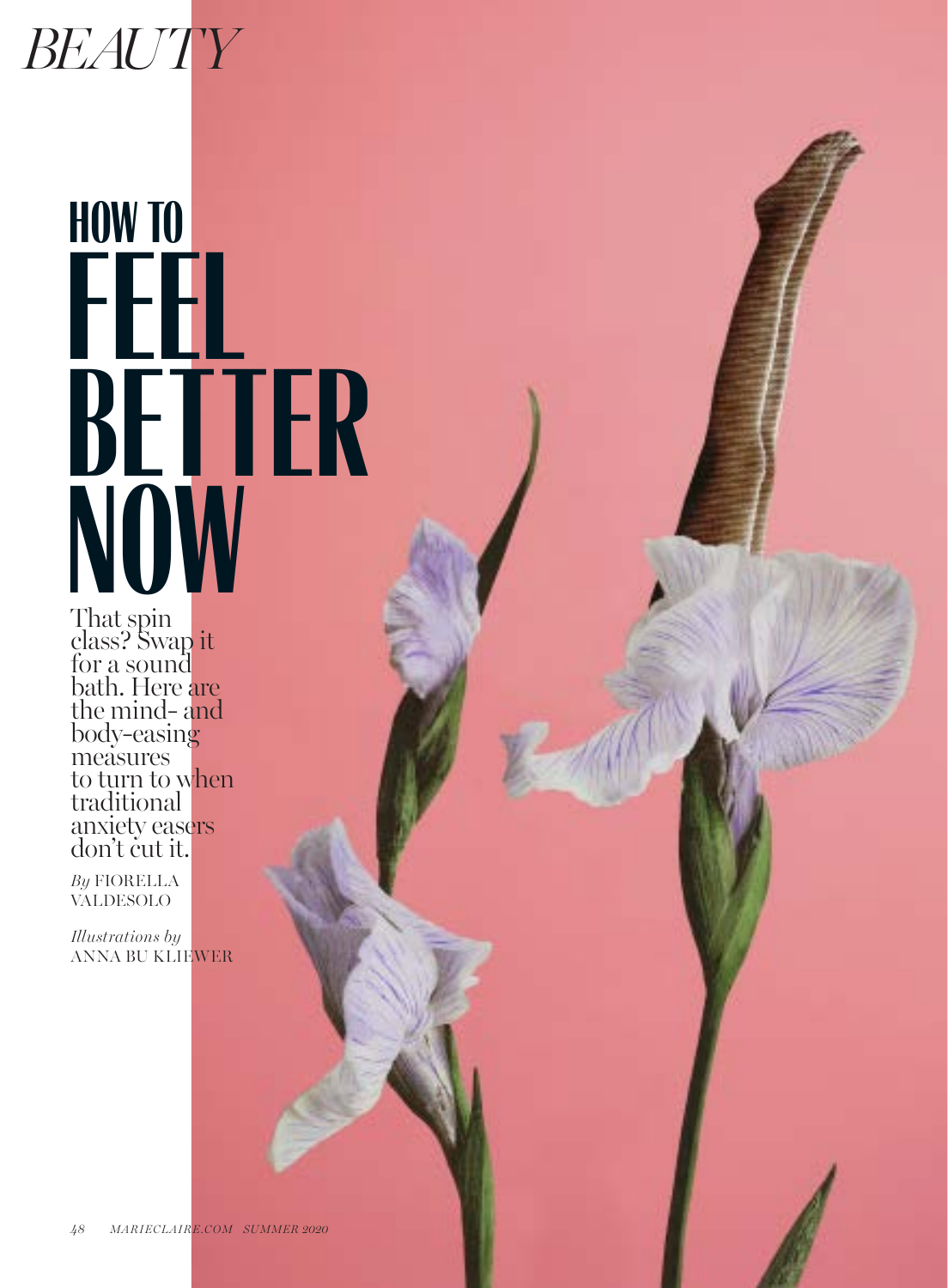his year has brought<br>new levels of anxiety<br>pressure. And while a<br>people have their own<br>methods of dealing—<br>healthy some less sonew levels of anxiety and pressure. And while all people have their own methods of dealing—some healthy, some less so—a

growing number are beginning to look beyond traditional remedies like talk therapy and exercise in favor of alternative approaches. Think of these practices not as a means of escape but rather as paths for connecting, or reconnecting, with yourself.

## For the Overworked RESTORATIVE FITNESS

And so the pendulum swings. Following a surge in popularity of HIIT and boot-camp-type workouts comes the rise of classes and studios that help the body slow down. "One of the greatest benefits of restorative practices is they downregulate your stress response," says yoga icon Eddie Stern, cofounder of Brooklyn Yoga Club and Ashtanga New York. "When this happens, the relaxation response can become more pronounced, leaving you with a feeling of calm, connectivity, safety, and a quiet mind." With chronic stress becoming increasingly common, practices like restorative yoga, stretching-focused yin yoga, and intentional stretching feel that much more essential.

"It's good to challenge your system with higher intensity activities for overall cardiovascular health, but recovery is equally important," says NYU Langone sports-medicine specialist Lauren Borowski. For someone who is stressed, doing only high-intensity workouts can actually exacerbate the problem. "Highintensity workouts sometimes further deplete the system rather than release stress," says Abby Paloma, who teaches restorative classes at New York's Sky Ting yoga studios. "People need a nervous system that is fueled by rest and operates on cultivated energy, not a deficit."

While restorative fitness methods counterbalance the constant muscle and joint contraction of active workouts, they also rebuild mobility after too much time spent in static positions, like sitting at your desk or commuting. "Your muscles and joints need to expand and lengthen to be fully optimized and to prevent or ease pain," says Aimee Cho, cofounder of Outer Reach, a Manhattan

stretching studio. "We call it mindful movement." That's key because while these methods may feel more restful, they are still active. "Sometimes when we slow down and quiet down, instead of experiencing deep ease, we actually become aware of our own restlessness," says Paloma. "But just feeling that can be insightful and healing, even when it's simultaneously uncomfortable."

## *Why Stretching Classes Work for Me*

JENNY SAMUELSON, 45, STAY-AT-HOME MOM, NEW YORK CITY

I first discovered Outer Reach just from walking by it on the way to my kid's school. When I saw that it was a stretching studio, I was confused; isn't that something you can do on your own? But then I injured my back. I wasn't able to sleep because the pain went all the way down my legs. I couldn't even flex my left foot. I was so tight and miserable, and I wanted to try something different to treat it. When I went in for my first session, it was painful, but that night I was able to sleep for the first time in months. So I went back the next day, and then I just started incorporating sessions into my overall fitness practice. (I've been doing yoga for 10 years.)

This restorative routine has been an absolute game changer for me. The teachers I've been seeing are dancers, so they know their bodies incredibly well and how to access very specific muscles. What they do is very precise and minute, but those adjustments activate an entire line of muscles that I'd never activated. My flexibility has improved, and it's actually really changed my yoga practice. It's also just made me feel like I'm much more in tune with my body. I didn't understand how pain affected me until it was no longer there. Now when something feels off or tight, I immediately check myself.

## *Rules of Engagement*

Yin yoga and restorative yoga are often confused. The former involves focused stretching and holding postures, while the latter is about focused rest or, as Paloma calls it, "perfecting the doing of undoing." In a restorative-yoga class, you'll learn postures aimed at lowering your heart and respiration rates. You'll be supported by

bolsters, blankets, and blocks while lying on the floor in a low-lit setting. At Outer Reach, Cho calls the dynamic-stretching sessions, aimed at elongating, toning, and increasing flexibility and mobility, a form of "engaged bodywork." For all restorative practices, your best bet is to wear comfortable clothes that allow for a range of motion without being restrictive but aren't so loose that your instructor can't keep an eye on your alignment.



## For Focus Seekers MICRODOSING

The exploration of psychedelic drugs (like psilocybin, LSD, and, more recently, MDMA) for medicinal versus recreational purposes is many decades old. In recent years, though, psychedelics have been experiencing a bit of a renaissance, thanks in part to firsthand accounts from the likes of writer Michael Pollan (his 2018 book *How to Change Your Mind* is devoted to the topic) and the late Steve Jobs. (He said taking LSD was one of the most significant things he'd done in life.)

Now, the drugs are further seeping into the mainstream via microdosing. Defined as an extremely low, subhallucinogenic dose of a substance, usually 1/10 to 1/20 of a typical recreational dose, "a microdose might slightly alter perception yet not impair one's ability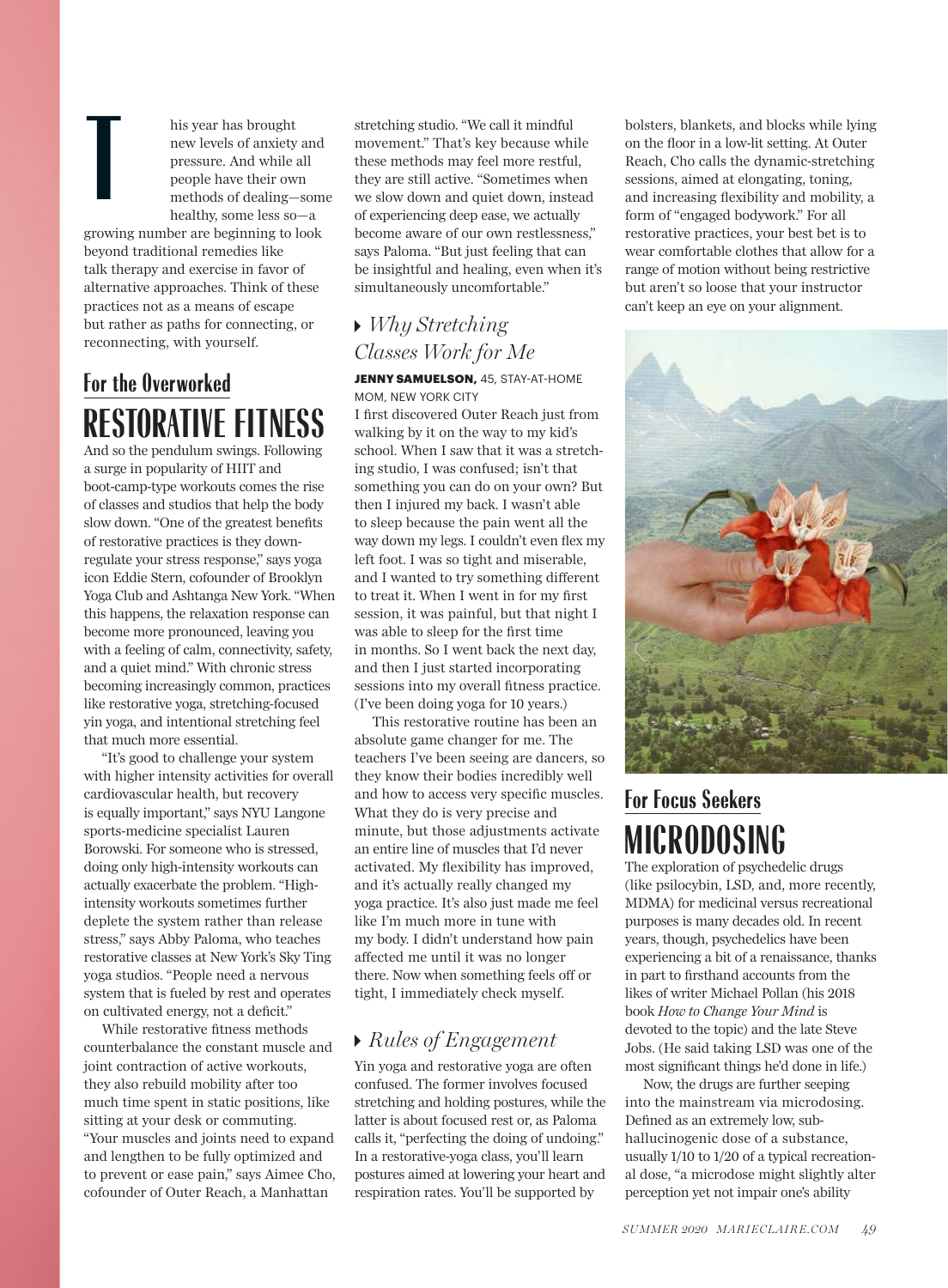## *BEAUTY*

to function, and there would be none of the typical hallucinogenic effects," says Emily Kulpa, research associate at the Toronto Centre for Psychedelic Science. Traditional doses, administered infrequently for long-lasting effects, remain at the heart of psychedelic therapy in the scientific community, says Matthew Johnson, the associate director of the Center for Psychedelic and Consciousness Research at Johns Hopkins, where they are being used to help with depression, anxiety, and smoking cessation. "Microdosing is born in the realm of symptom reduction or, for folks interested in more of the positive psychology side, symptom enhancement, so you have to keep taking it," he says.

There haven't been any significant scientific studies on microdosing yet (Johns Hopkins has secured funding to explore it), but the anecdotal reports of its benefits are fervent and far-reaching, touting improved mood, increased creativity, enhanced focus, and mental acuity. While Johnson thinks many of microdosing's claims may result from a placebo effect, he admits it's plausible that there are certifiable positive impacts, particularly as an antidepressant. "Microdosing is a way of tinkering with the serotonin system," he says, "and we know that augmenting it in a chronic way can help with depression."

## *Why Microdosing With LSD Works for Me*

TANYA AKIM, 29, WRITER, L.A. I was really looking for a way to get my energy back. I had been hearing about a lot of different LSD therapies from friends in Northern California who work at MAPS (Multidisciplinary Association for Psychedelic Studies). I was deep into a counterculture yoga movement at the time, but I'd never dipped into drugs like that. I took a lot of Adderall in my teens because I have always had chronic fatigue, and I've struggled with clinical depression for years. But I don't like feeling out of my body. The traditional microdose is subperceptual, so you don't experience the hallucinations a type-A person like me would absolutely loathe. My goal was always to be high functioning, not over-steamed broccoli. The protocol I followed was based on James Fadiman's guide; he's the godfather of microdosing and author of *The Psychedelic Explorer's* 



*Guide.* I did one day on, two days off; it was 10 doses over the course of a month.

The first time I did it, I wanted to be with a trusted friend. We went on a hike, and halfway through I felt this serotonin rush, like a large cold brew was kicking in, and I started sprinting. I'd literally never had that much energy in my entire life. Two days later, I started feeling very depressed, but my friend assured me this is common. They say it's a rearranging of your neural furniture. The first week was the hardest, and then the following three weeks I felt happier than I'd ever felt. My ability to problem-solve was unbelievable, and I had so much focus and creativity and empathy toward people.

I've done a lot of psychotherapy, so this wasn't my first foray into peeling back the layers. But I felt like I needed

something extra because the antidepressants weren't working. Meditation worked for a time, and then it didn't. I tried all kinds of nootropics and brain oils, and nothing worked. Microdosing is the only thing I can say has ever actually made me feel incredible, and one month of it propelled me for an entire year. It was the most successful year of my life.

## *Rules of Engagement*

Neither Kulpa nor Johnson supports microdosing, and they caution people against doing it on their own. Two of their concerns: Psychedelics are still classified as illegal substances, says Kulpa, and certain individuals may not be good candidates for their use. In addition, "the effects of psychedelics can last for hours, so if you accidentally end up taking too